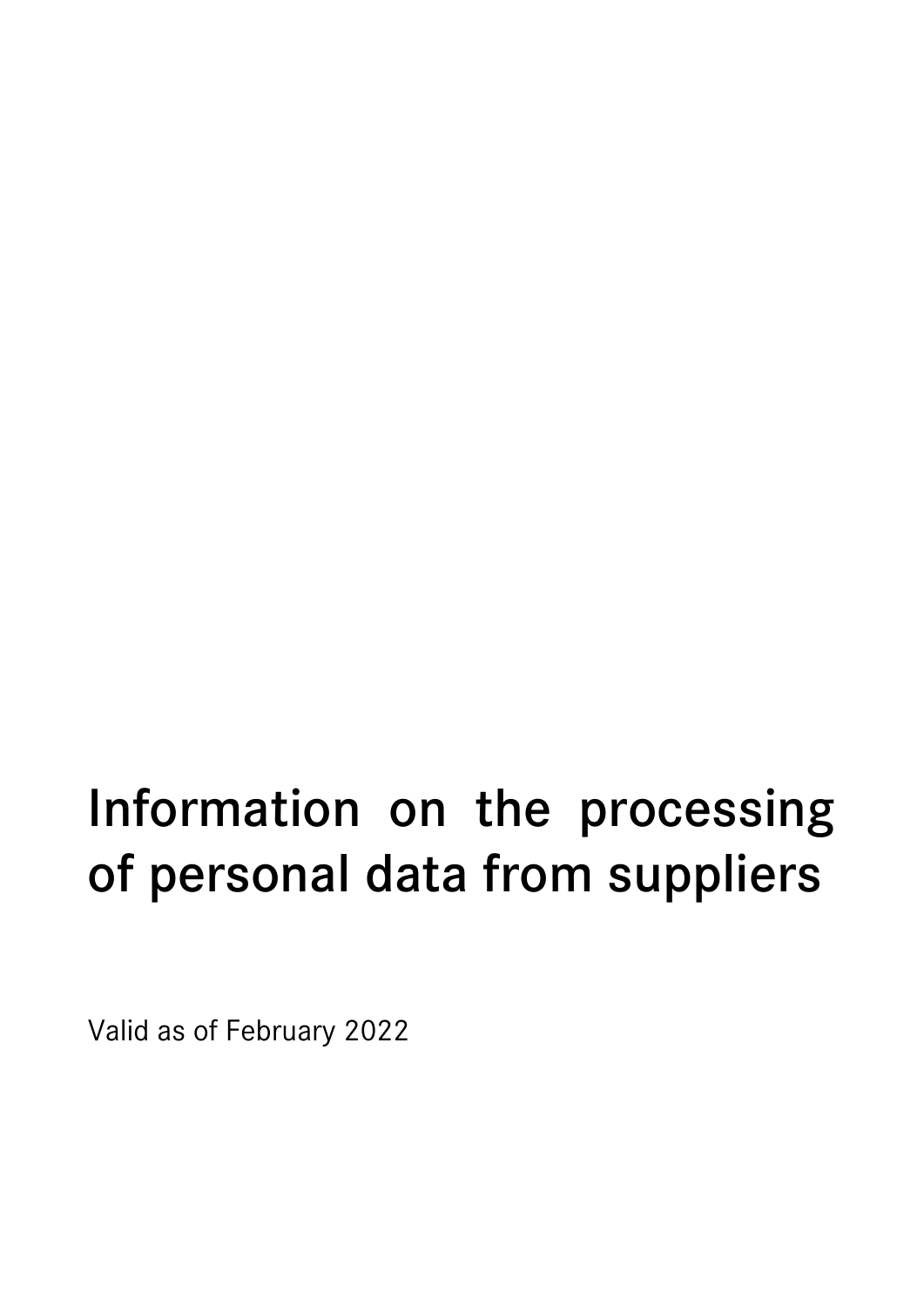Protecting your personal data has the highest priority for us and is taken into account in all our business processes. The privacy statement below provides you with a detailed overview of how your personal data is processed.

"Personal data" means all information that relates to a natural person who has been or can be identified. This privacy statement explains the type and scope of collecting personal data as well as the purposes for which your personal data is collected and how we handle your data. In addition, you will learn about your rights regarding the processing of your personal data.

The following information applies to all natural persons whose personal data is stored in connection to the supplier business relationship (e.g. authorized representatives).

# **1. Who is responsible for processing my data, and whom can I contact with regard to data protection?**

The data controller for the processing of personal data described below depends on your contracting partner, and may be:

**Mercedes-Benz Group AG** Mercedesstrasse 120 70327 Stuttgart

# **Daimler Truck AG** Fasanenweg 10 70771 Leinfelden-Echterdingen

#### **Mercedes-Benz AG**

Mercedesstrasse 120 70327 Stuttgart

#### E-mail: [procurement-dataprotection@daimler.com](mailto:procurement-dataprotection@daimler.com)

In addition, the aforementioned entities may be jointly responsible for certain processing of personal data.

The contact details for the **Chief Officer for Corporate Data Protection** are as follows:

Mercedes-Benz Group AG Konzernbeauftragter für den Datenschutz HPC E600 70546 Stuttgart Germany E-mail: [data.protection@mercedes-benz.com](mailto:data.protection@mercedes-benz.com)

Daimler Truck AG Konzerndatenschutzbeauftragte HPC DTF2B 70771 Leinfelden-Echterdingen Deutschland E-Mail: [dataprivacy@daimlertruck.com](mailto:dataprivacy@daimlertruck.com)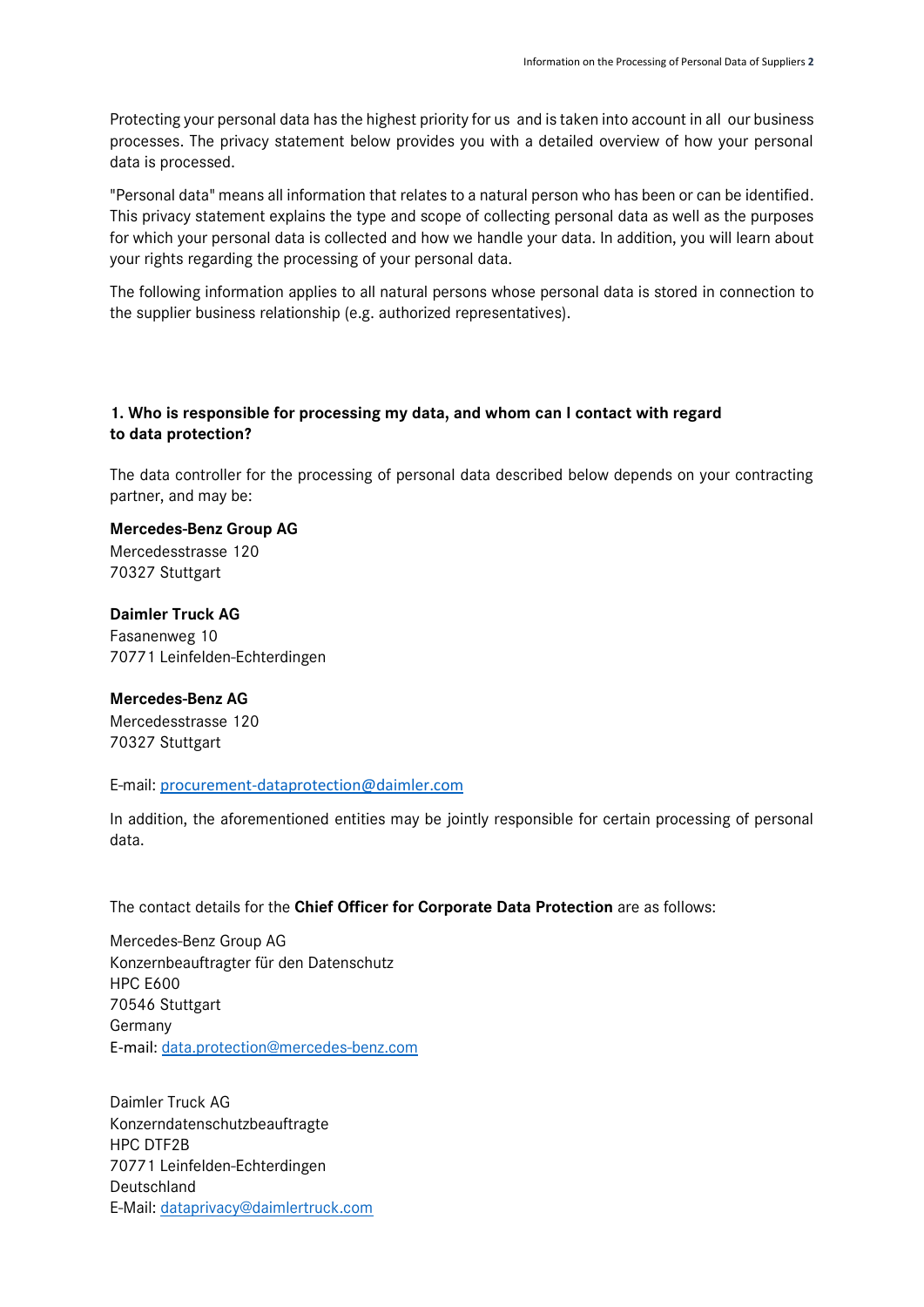For technical questions about contact details maintenance or updating your data, get in touch with your respective contact (e.g. buyer) or the support team [\(Support.Supplier-Portal@mercedes-benz.com\)](mailto:Support.Supplier-Portal@mercedes-benz.com).

#### **2. Where does my data come from and what data is processed?**

We process personal data ("**data**") in accordance with the principles of data protection law only to the extent required and permitted to us under the applicable legal provisions, or to the extent we are obligated to engage in such processing.

#### **2.1. General data from the business relationship**

We process the data you provide to us within the scope of our business relationship. This includes the following data in particular:

- Contact details of the supplier's contact person, especially title, name, business address, telephone number and e-mail address;
- Changes made by you to your master data, such as address changes.

#### **2.2. Data from other sources**

We only process personal data from publicly accessible sources (e.g. Commercial Register, authorities, Internet) if permitted by law – for instance, because it is necessary for the provision of our services.

This includes the following data in particular:

• Name and business address of the managing directors and shareholders to the extent visible in the commercial registers.

# **3. What are my data used for (purpose of processing) and what is the legal basis?**

#### **3.1. Processing with regards to the business relationship**

We process personal data specified above in order to fulfill our contractual obligations (Article 6, sec.1, lit. b DSGVO). For example, we process your contact data in order to contact you for the closure of a supplier contract.

By entering a business relationship as a prospective customer, supplier or business partner, we will store and process your contact data and information on business procedures and communication with you, at least for the duration of the business relationship.

#### **3.2. Processing due to a legitimate interest**

In addition, we process your personal data if required to safeguard the legitimate interests of Procurement units or third parties (Article 6 (1) lit. f GDPR). Managing the contractual relationship, we have a legitimate interest in processing data to conduct credit checks and pursue claims, including the use of collection companies.

# **3.3 Processing due to legal regulations**

In addition, we process your data in order to assert legal claims and the defence of legal disputes as well as the fulfillment of our legal obligations (Article 6 (1) lit. c GDPR).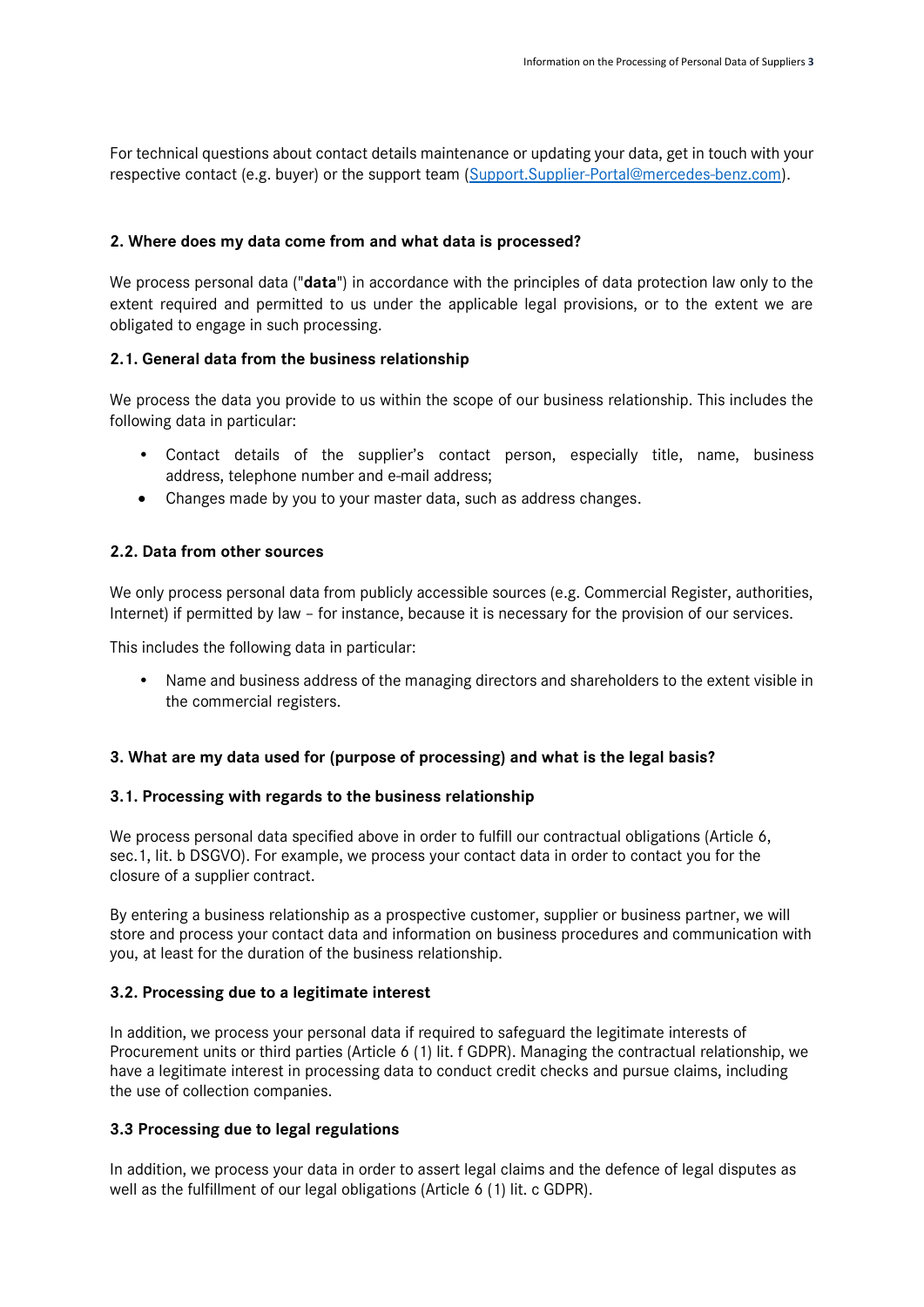#### **4. Will my data be forwarded?**

As part of our business relations, personal data may be forwarded to subsidiaries of the Mercedes-Benz Group/Daimler Truck Group and other third-party companies. Processing is performed exclusively to fulfill the contractual and business obligations and for maintaining the supplier business relationship.

As part of our procurement activities, we use data processors on behalf. Forwarding your data to these processors requires strict compliance with our confidentiality obligations as well as with the regulations of the GDPR (General Data Protection Regulation (EU)). Processors are only allowed to process the data for our purposes but not for their own and are obliged to comply with the standards of the Mercedes-Benz Group/Daimler Truck Group. The responsibility for data processing remains in these cases with the responsible contact according to section 1 above

#### **5. Will my data be sent to a third country or an international organization?**

As part of our procurement activities, personal data may be forwarded to service providers or group companies outside the EEA. Forwarding only occurs to the extent the EU Commission has confirmed the third country has an appropriate level of data protection or there are other suitable data protection safeguards in place (e.g. EU standard contractual clauses).

#### **6. How long will my data be stored?**

We process and store your personal data only as long as required to fulfill our contractual, legal or company obligations. If there is no longer a legitimate interest, we will erase the data.

You can also delete your personal data (master data) in the Supplier Portal / Supplier Data Base yourself at any time. In order to assert and defend claims (e. g. in product liability cases), data may have to be stored for the period of the statutory limitation periods of up to thirty years.

# **7. What rights do I have as a data subject?**

You have extensive rights regarding the processing of your personal data. It is our special concern to familiarize you with these rights:

- **Right of access:** You have a right to information regarding the data stored with us, especially regarding the purpose of the processing and the duration of the data storage (Article 15 GDPR).
- **Right to rectification of inaccurate data:** You have a right to demand from us the immediate correction of your personal data, should it be inaccurate (Article 16 GDPR).
- **Right to erasure:** You have the right to demand that we delete your personal data. The criteria allow you to demand the deletion of your personal data if we, for instance, no longer need the personal data for the purposes for which it was collected or otherwise processed, if we unlawfully process the data, or if you have rightfully objected to the use of your data, have revoked your consent to the same or there is a legal obligation to delete (Article 17 GDPR).
- **Right to restriction of processing:** You have the right to demand a restriction of the processing of your data. This right especially applies for the duration of the review if you have disputed the accuracy of your personal data, as well as in the case that, for an existing right to deletion, you request restricted processing instead of erasure. Furthermore, there will be restricted processing if the data is no longer required for our purposes, but you still need the data in order to assert, exercise or defend legal rights, as well as if the successful assertion of an objection is in dispute between you and us (Article 18 GDPR).
- **Right to data portability:** You have the right to receive the personal data you have provided us with in a structured, common, machine-readable format from us (Article 20 GDPR), provided said data has not already been deleted.
- **Right of objection**: You have the right, for reasons arising from your specific situation, to object at any time to the processing of personal data about you (Article 21 GDPR). We will no longer process your personal data unless we can prove compulsory, legitimate reasons for processing